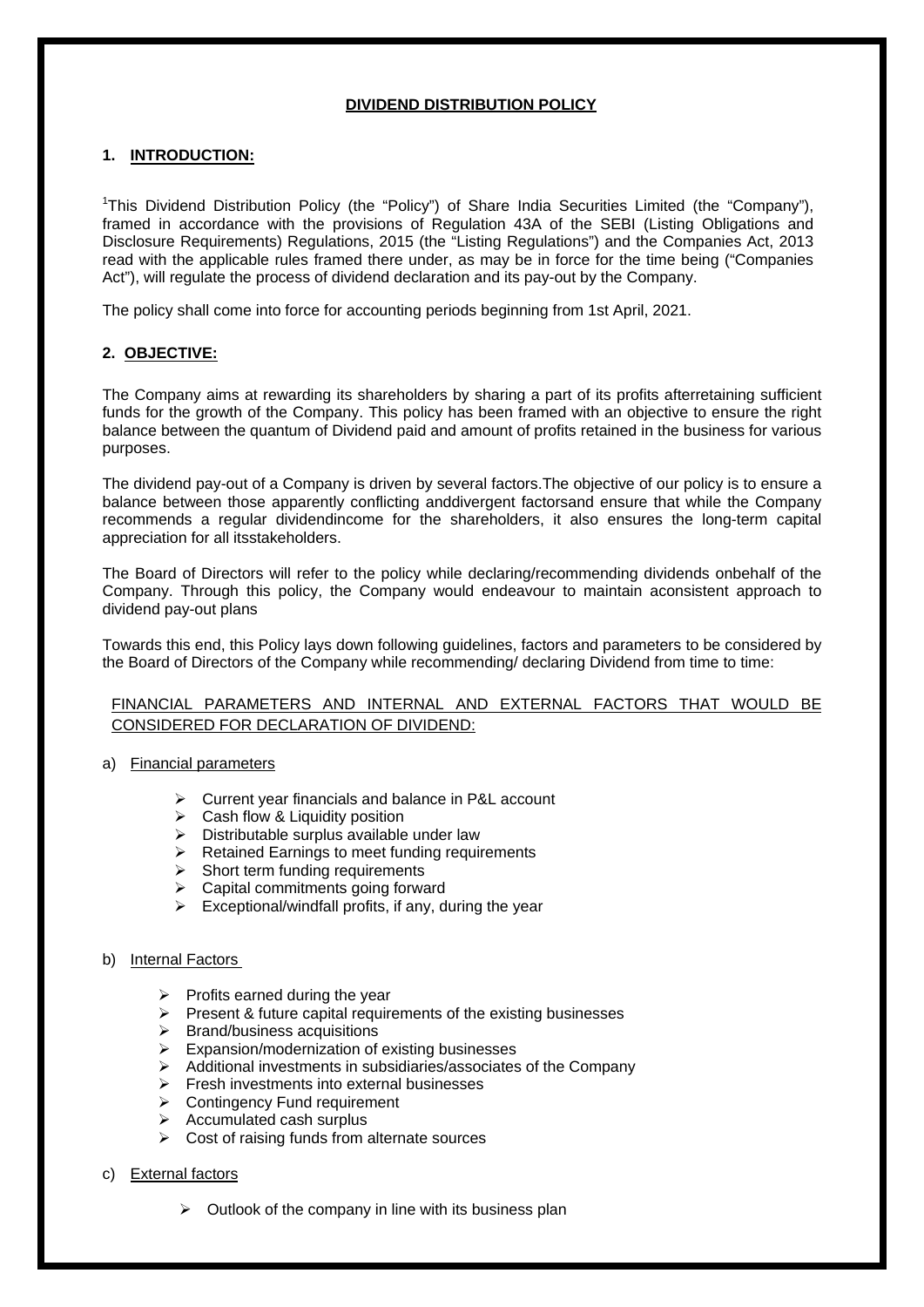- $\triangleright$  Market Risks
- $\triangleright$  Prevailing regulatory and legal requirements, including tax regulations
- $\triangleright$  Sector performance and Industry trend
- $\triangleright$  Macroeconomic and business conditions in general
- $\triangleright$  Business outlook of company

Any other relevant factors that the Board may deem fit to consider before declaring dividend.

# **3. CATEGORY OF DIVIDENDS**

The Board of Directors shall have the power to recommend final dividend to the shareholders for their approval in the general meeting of the Company. Further, the Board of Directors shall have the absolute power to declare interim dividend during the financial year, as and when they consider it fit.

## a. FINAL DIVIDEND

The Final dividend is paid once for the financial year after the annual accounts are prepared. The Board of Directors of the Company has the power to recommend the payment of Final Dividend to the shareholders in an annual general meeting.

Board to recommend quantum of final dividend payable to shareholder in its meeting in line with this Policy, based on the profits arrived at as per the audited financial statements. Shareholders to approve in Annual General Meeting - once in a financial year;

# b. INTERIM DIVIDEND

This dividend will be declared by the Board of Directors one or more times in a financial year as may be deemed fit by it. The Board of Directors of the Company would declare an interim dividend, as and when considered appropriate, in line with this policy.

## **4. AMOUNT OF DIVIDEND**

The Company stands committed to deliver sustainable value to all its stakeholders. The Company will strive to distribute an optimal and appropriate level of the profits earned by itin its business and investing activity, with the shareholders, in the form of dividend. As explained in the earlier part of this Policy, determining the dividend pay-out is dependentupon several factors, both internal to a business and external to it. Taking into considerationthe aforementioned factors, the Board will endeavour to maintain a dividend pay-out (interim, if any, and final, put together) of about 12 % (Twelve per cent) of profits after tax (PAT) every financial year as per standalone financials or consolidated financials, whichever is lower.

However, the Board may amend the pay-out range, whenever considered appropriate by it, keeping in mind the aforesaid factors having a bearing on the dividend pay-out decision.

# **5. CIRCUMSTANCES UNDER WHICH SHAREHOLDERS MAY OR MAY NOT EXPECT DIVIDEND**:

## Circumstances under which the Shareholders of the Company;

## a) May expect dividend

The Shareholders may expect dividend in all financial years where the Company has on a standalone as well as consolidated basis earned a net profit after tax("Profit").

## b) May not expect dividend

In circumstances where the financial position of the Company is such that theCompany has inadequacy of profits or whenever the Company has incurred losses,it will be prudent for the Shareholders to not expect any dividend declaration. The dividend may also not be paid for any other reason/s as the Board may deem fit from time to time. In such event/s, the Board will provide the relevant rationale in the Company's Annual Report.